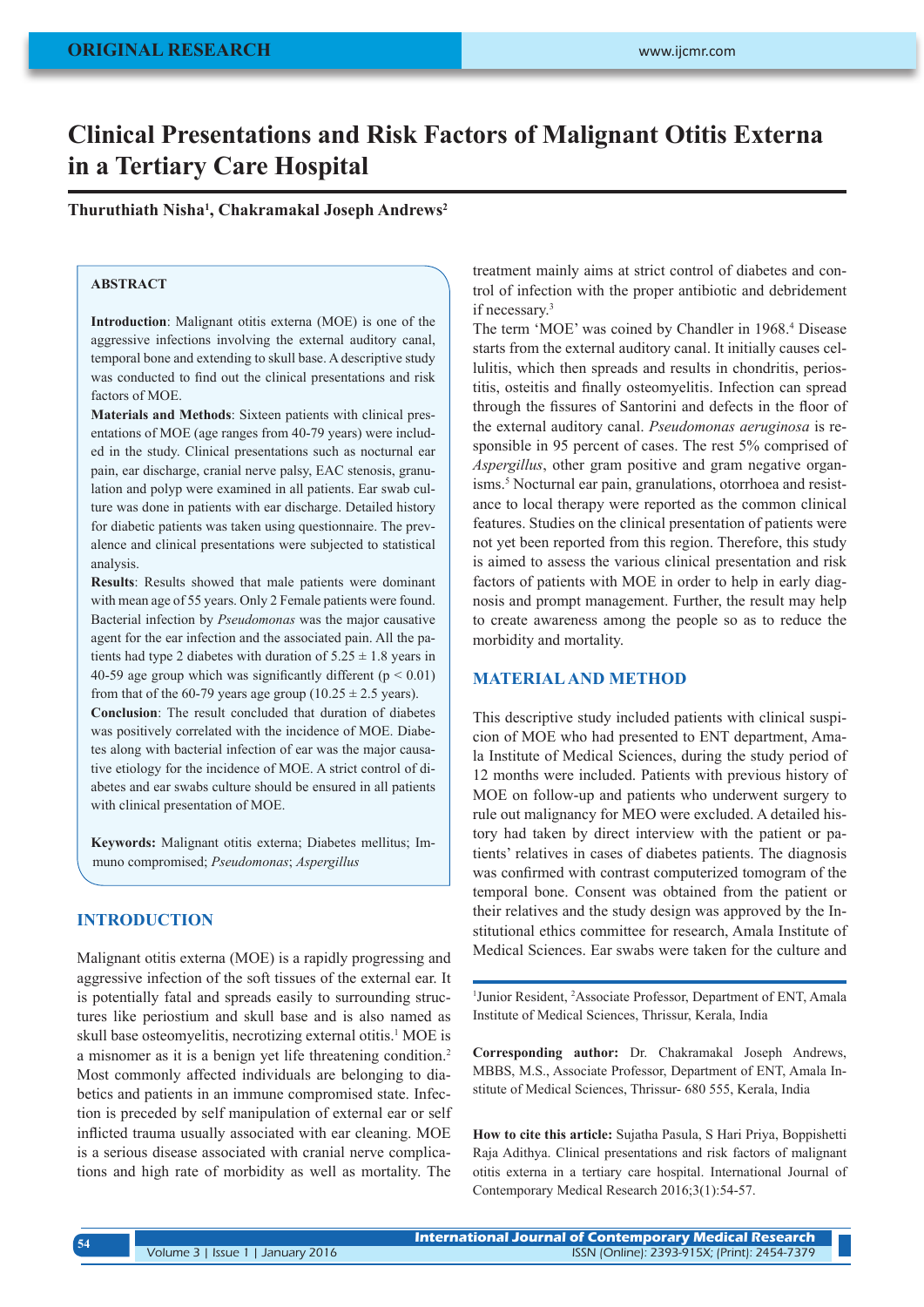| Age                                                                                                                                | Diabetes mellitus ( $n = 16$ ) |                                 | <b>Diabetes without</b>                              | Diabetes with immune- compromised conditions $(n=4)$ |            |               |
|------------------------------------------------------------------------------------------------------------------------------------|--------------------------------|---------------------------------|------------------------------------------------------|------------------------------------------------------|------------|---------------|
|                                                                                                                                    | <b>Duration (Yrs)</b>          | $FSG$ (mg/dl)                   | immune-com-<br>promised condi-<br>tions ( $n = 12$ ) | Drugs                                                | <b>HIV</b> | <b>Others</b> |
| $40 - 59$                                                                                                                          | $5.25 \pm 1.8$                 | $207.75 \pm 29.02$              |                                                      |                                                      |            |               |
| 60-79                                                                                                                              | $10.25 \pm 6.7^*$              | $182.0 \pm 24.79$ <sup>NS</sup> |                                                      | Nil                                                  | Nil        |               |
| $* p < 0.01$ (Student <i>t</i> test) significantly and NS non-significantly different from each other. FSG: Fasting serum glucose. |                                |                                 |                                                      |                                                      |            |               |
| <b>Table-1:</b> Distribution of risk factors for malignant otitis externa                                                          |                                |                                 |                                                      |                                                      |            |               |

sensitivity analysis. The duration and fasting serum glucose (FSG) level were subjected to statistical analysis. Informed written consent was obtained from the patients and the study design was approved by the Institutional Ethics committee.

#### **STATISTICAL ANALYSIS**

The statistical analysis was performed using SPSS (version 16.0). Student *t* test was applied to find the significant difference in the duration of diabetes and FSG between the groups. P less than 0.05 was considered as significant

## **RESULTS**

Only sixteen patients of age ranges from 40-79 were enrolled in the study with male dominance of 87.5 % were noticed. Only 2 females presented with MEO during the one year of study (Fig 1). The prevalence was found in the age group of 60-79 years (Fig 2). All the patients were undergoing treatment for diabetes. Among them 81.25 % patients were without any immune compromised state, where as 18.75% were with immune compromised state. The multiple reasons including using steroid drug (1 case) and 2 with chronic kidney disease (CKD) were found as the risk factors for the immune compromised state (Table 1).

Among the clinical presentations, nocturnal ear pain and ear discharge was found to be prevalent (Table 1). All patients with MEO had nocturnal ear pain and ear discharge. Cranial nerve palsy was observed as the least clinical presentation (31.2%). Ear swab culture and sensitivity test indicated *Pseudomonas aeruginosa* in 68.75% cases and *Aspergilus*  infection in one case. Mixed infection was manifested in 3 cases and one case with *Candida* (Fig 3). Duration of diabetes between the two group studied were found to be significant ( $p < 0.01$ ).

#### **DISCUSSION**

Results of the study revealed that all the patients presented with clinical features such as nocturnal ear pain and ear discharge were diabetic. The duration of diabetes has direct association with the incidence of MOE. Furthermore, ear swab culture and sensitivity test indicate *Pseudomonas* as the major organism involved in the ear infection.

Though the MOE was reported as a rare infection of the external ear, it commonly affects elderly individuals who are diabetic or who are in an immune compromised state. In our



**Figure-1:** Distribution of age and gender



**Figure-2:** Clinical presentations of malignant otitis externa. EAL: External auditory canal



study, all the patients had diabetes. Apart from diabetics, a few of the patients were on systemic steroids and CKD patients on dialysis. It is rapidly progressive and potentially life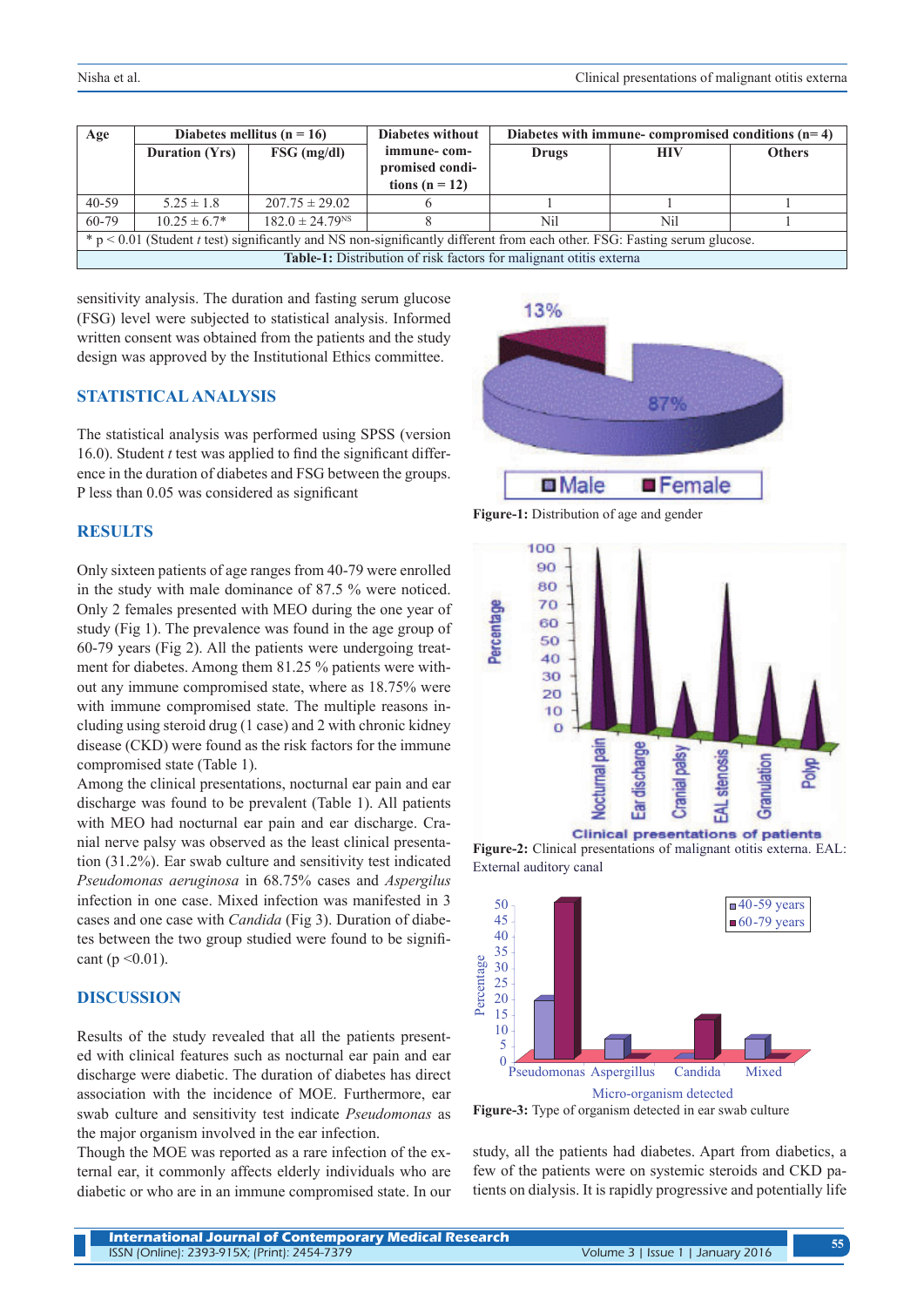threatening disease which can affect temporal bone, skull base and cranial nerves.7,9-12 The reason behind this infection affecting mostly elderly and diabetics is proposed to be microangiopathic changes that occur in the small blood vessels of external auditory canal.<sup>4,8</sup> These changes along with defective function of phagocytes and macrophages can predispose to spread of infection. Infection can spread to temporal bone through the fissures of santorini and tympanomastoid suture involving jugular and stylomastoid foramina. Facial nerve gets most commonly affected because it comes out through the stylomastoid foramen.<sup>9</sup>

Diabetes or other immune compromised state, *Pseudomonas aeruginosa* on culture, a positive bone scan and cranial nerve palsy are confirmatory factors for the diagnosis.<sup>1</sup> Technetium (Tc-99m) radionuclide bone scans are useful in detecting bony involvement.<sup>6</sup> presence of bone erosions and soft tissue involvement of infratemporal fossa suggested the disease.7 Diagnostic clinical features include nocturnal otalgia, otorrhea, external auditory canal oedema and stenosis, presence of granulation or polyp and cranial nerve palsies in later stages were reported.10 C reactive protein and erythrocyte sedimentation rate were also found to be raised in MOE and with appropriate treatment they will start to decrease within 2 weeks and eventually return to normal. Marzo et al. reported that *P. aeruginosa* is the most common (99.2 %) organism involved in skull-base osteomyelitis. *Aspergilus* and *candida* are very rarely reported.<sup>11</sup>

In our study, we found only one case with cranial nerve palsy. This has been ascribed to the inflammation occurring along the skull base as the disease progresses as well as due to the neurotoxins from pseudomonas. Lling et al. reported that during the disease progression, the facial nerve is the most common and first cranial nerve involved at the stylomastoid foramen.12 They reported 40% incidence of facial nerve palsies and 24% incidence of multiple cranial nerve palsies in patients with MOE.

Unusual presentation of MOE include involvement of temporomandibular joint and destruction of condyle of mandible as suggested by Ebenezer et al.<sup>13</sup> Squamous cell carcinoma and MOE have the clinical features in common. None of our patients in this study had malignancy. Biopsy of the granulation tissue in such cases is mandatory to rule out malignancy. Sometimes malignancy and MOE may coexist making the diagnosis more difficult.<sup>14,15</sup>

Treatment mainly is medical with antipseudomonal antibiotics like flouroquinolones and surgical debridement is needed in extensive disease.16 Third generation cephalosporins were also found to be useful in controlling infection. Daily debridement and topical application of acetic acid drops helps in fighting the infection. Therefore, ear swabs are essential to guide the choice of antimicrobial therapy and should ideally be taken prior to commencing antibiotics, either topical or systemic. Cranial nerve palsies increase the mortality and morbidity. The infection of the external ear is rare which may probably explain the less number of cases found in this

study. Hence, a multicentre large group study is warranted to establish the association of clinical features and risk factors of MOE.

#### **CONCLUSION**

Diabetes mellitus was the major risk factor observed in this study with clinical presentation of ear infection and ear discharge. Clinical suspicion can help in early diagnosis and prompt management thus helping in reducing the mortality and morbidity associated with this disease. A strict control of diabetes and ear swabs culture should be ensured in all patients with clinical presentation of MOE.

#### **ACKNOWLEDGEMENT**

We acknowledge the valuable help of Dr. Ajith TA, Professor, Department of Biochemistry, Amala Institute of Medical Sciences; Thrissur, Kerala, India during the preparation of this manuscript.

## **REFERENCES**

- 1. Carney AS. Scott-Brown's Otorhinolaryngology. 7th ed. Arnold MGH, editor. CRC press, United States. 2008; 3: pp. 3337.
- 2. Lucente FE, Parisier SC, Som PM, Arnold LM. Malignant external otitis: a dangerous misnomer? Otolaryngology –Head and Neck Surgery. 1982; 90: 266–269.
- 3. Karaman E, Yilmaz M, Ibrahimov M, Haciyev Y, Enver O. Malignant otitis externa. J Craniofac Surg. 2012;23:1748-1751.
- 4. Chandler JR. Malignant external otitis. Laryngoscope.1968; 78: 1257–1294.
- 5. Babiatzki A, Sade J. Malignant external otitis. J Laryngol Otolo. 1987; 101: 205–210.
- 6. Slattery 3rd WH, Brackmann DE. Skull-base osteomyelitis. Malignant external otitis. Otolaryngol Clin North Am. 1996; 29: 795–806.
- 7. Grandis JR, Curtin HD, Yu VL. Necrotizing (malignant) external otitis: prospective comparison of CT and MR imaging in diagnosis and follow-up. Radiol. 1995; 196: 499–504.
- 8. Rubin J, Yu VL. Malignant external otitis: insights into pathogenesis, clinical manifestations, diagnosis, and therapy. Am J Med. 1988; 85: 391–398.
- 9. Mani N, Sudhoff H, Rajagopal S, Moffat D, Axon PR.Cranial nerve involvement in malignant otitis externa. Laryngoscope. 2007; 117:907-910.
- 10. Grandis JR, Branstetter BFIV, Yu VL. The changing face of malignant (necrotising) external otitis: clinical, radiological, and anatomic correlations. Lancet Infect Dis. 2004; 4: 34–39.
- 11. Marzo SJ, Leonetti JP Invasive fungal and bacterial infections of the temporal bone. Laryngoscope. 2003